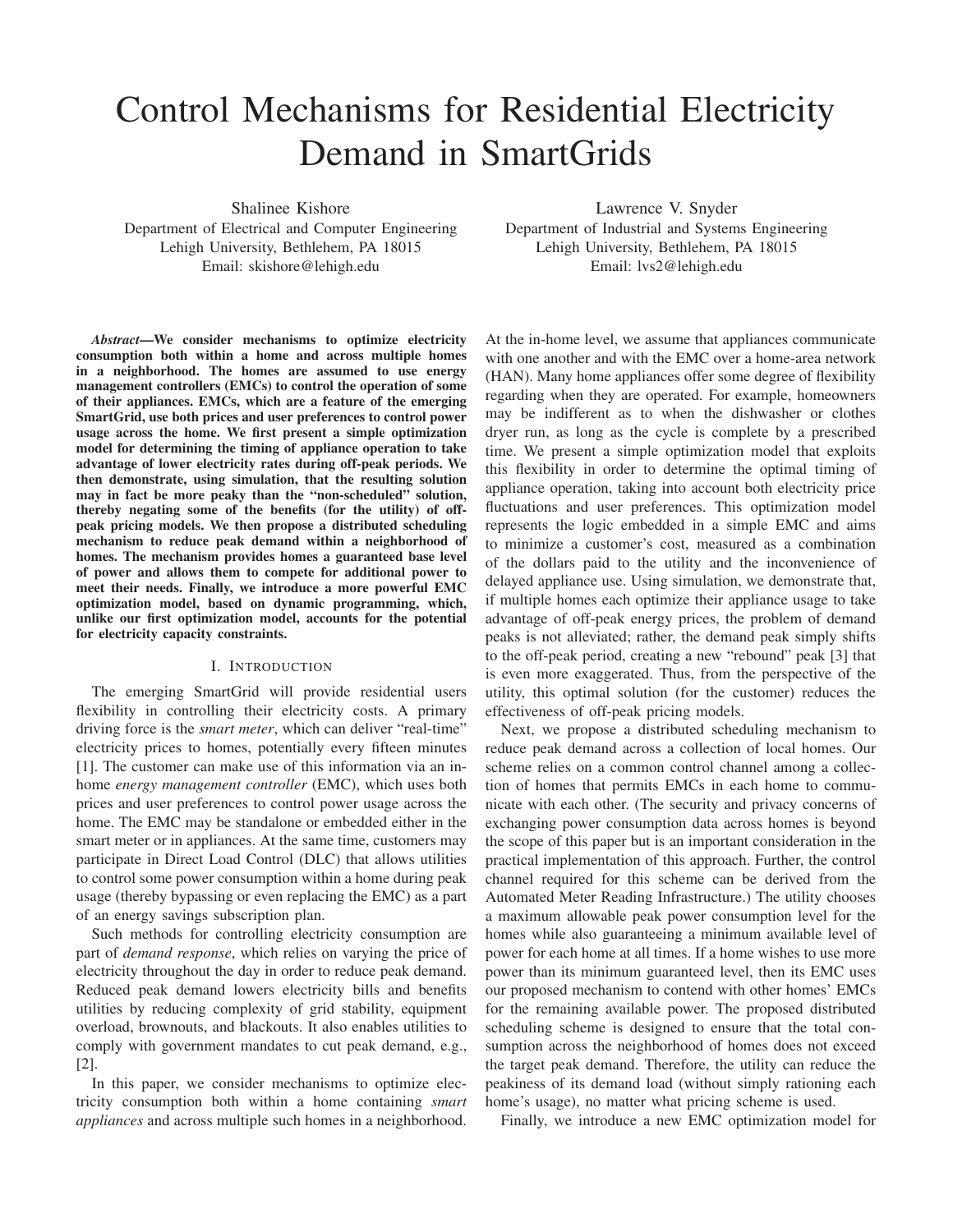in-home optimization. This model accounts for the fact that, due to the proposed distributed scheduling scheme, a home may not receive as much power as desired, and therefore the scheduling problem becomes much harder. It is therefore much more realistic than the first optimization model. On the other hand, it is more computationally intensive.

Unlike prior work, we focus on demand response at the residential level for both in-home and across-homes electricity consumption. The work on in-home energy management generally focuses on HVAC applications [4], [5], [6], [7] or on architectures to support EMC-type systems [8]. The problem of scheduling electricity consumption across multiple homes could be addressed using the approach in [3], where homes are analogous to "energy aggregators." The solution proposed therein was a central hub to coordinate communications and energy control across these aggregators. In contrast, we propose here a decentralized demand response scheme for multiple local homes. We note that, although our proposed models are presented in terms of "homes" and "neighborhoods," they would apply equally well to commercial and industrial entities, and groupings thereof.

The remainder of the paper is organized as follows: Section II describes our simple optimization-based approach to in-home power scheduling and demonstrates the peakshifting phenomenon described above. Section III discusses neighborhood-level power scheduling. We present our dynamic programming algorithm in Section IV and conclude our discussion in Section V.

### II. IN-HOME SCHEDULING

## *A. Optimization Model*

In this section, we consider the problem of optimizing appliance timing within a single home. The planning horizon for the model consists of  $T$  discrete time periods. The home has  $N$ appliances. Each appliance  $n$ , when on, consumes an amount  $c_n$  of power (measured in kW). (When off, the appliance is assumed to consume 0 kW, though this assumption can easily be relaxed.) User requests for appliance  $n$  are random, as is the length of time the appliance remains on. If appliance  $n$ is off in period  $t$ , then the probability that it is requested in period  $t + 1$  is given by  $\lambda_{nt}$ . Similarly, if appliance n is on in period  $t$ , then the probability that it completes its operation and turns off in period  $t + 1$  is given by  $\mu_{nt}$ . Note that these probability parameters may vary over time and across appliances. A special case occurs when  $\lambda_{nt} = \lambda_n$  and  $\mu_{nt} = \mu_n$  for all t, in which case the duration of appliance n's off and on times are geometrically distributed with probability parameters  $\lambda_n$  and  $\mu_n$ , respectively.

When the user requests appliance  $n$ , the EMC may turn it on immediately, or it may choose to delay turning it on. The user specifies a maximum allowable delay of  $d_n$  time periods for appliance *n*, with  $d_n \geq 0$ . (If  $d_n = 0$ , then the appliance is "non-schedulable" and must be turned on immediately when the user requests it.) Each period of delay incurs a cost of  $\psi_n^1 \geq 0$ , which represents the inconvenience to the user brought about by the delay and is measured in \$/hr. (The superscript 1 is meant to distinguish this parameter from a related parameter  $\psi_n^2$  that will be introduced in Section III-B.)

The cost of electricity in period t is denoted by  $\pi_t$  and measured in \$/kWh. We assume for simplicity that electricity prices are deterministic (but dynamic) throughout the planning horizon, but if the prices are in fact stochastic, then  $\pi_t$  can simply be replaced by its mean.

If appliance  $n$  is requested in period  $t$ , the decision of when to turn it on is simple: we must simply find the  $s$  that solves

$$
\min_{t \le s \le t + d_n} (s - t) \psi_n^1 + \sum_{r=s}^T \left( \prod_{i=s}^{r-1} (1 - \mu_{ni}) \right) \pi_r c_n.
$$
 (1)

The first term represents the delay cost (in dollars) incurred by waiting until period s to turn the appliance on. The second term (also measured in dollars) represents the expected energy cost while the appliance is on. The product term within the second term calculates the probability that the appliance is still on in period *r*. (We take the product  $\prod_{i=s}^{r-1}$  to equal 1 if  $r =$ s.) This minimization problem can be solved in  $O(T^2)$  time since the product over  $i$  can be updated within the loop that calculates the sum over  $r$ , using one operation per iteration. Therefore, the problem of optimizing all  $N$  appliances can be solved in  $O(NT^2)$  time.

This algorithm works since each appliance can be optimized individually. This approach would not work if, for example, electricity prices were a non-linear function of the load or if (as in Section III) there are constraints on the power used by a given home.

# *B. Simulation*

We simulated a neighborhood consisting of 50 homes, each containing 3 appliances that are scheduled by an EMC. The appliance parameters are summarized in Table  $I<sup>1</sup>$ . The request probability  $\lambda_{nt}$  was assumed to vary throughout a 24-hour period, with a minimum of "Min  $\lambda_{nt}$ " and a maximum, attained at 6:00 PM, of "Max  $\lambda_{nt}$ ." On the other hand, the  $\mu_{nt}$  values were assumed to be stationary. So, for example, the dishwasher has a peak usage level of  $\lambda = 0.0704$ , corresponding to a mean inter-request time of 13.7 hours; its lowest usage level is  $\lambda = 0.010$ , corresponding to a mean inter-request time of 100 hours; and the dishwasher operates for a mean of 3 hours. Power usage values  $c_n$  are adapted from [9].

Electricity prices are assumed to take two levels, corresponding to peak and off-peak hours. During the peak period, from 10:00 AM to 10:00 PM, electricity costs \$0.21/kWh, and at all other times it costs \$0.014/kWh. (These are actual rates from Con Edison's time-of-use pricing model in New York City [10].)

The system was simulated for 5 days (120 hours), with the first and last day omitted from the results as warm-up and warm-down intervals. Although Table I reports parameters in terms of hours, the simulation and scheduling algorithm

<sup>&</sup>lt;sup>1</sup>For now, ignore the column labeled " $\psi_n^2$ ." This will be used in Section III-C.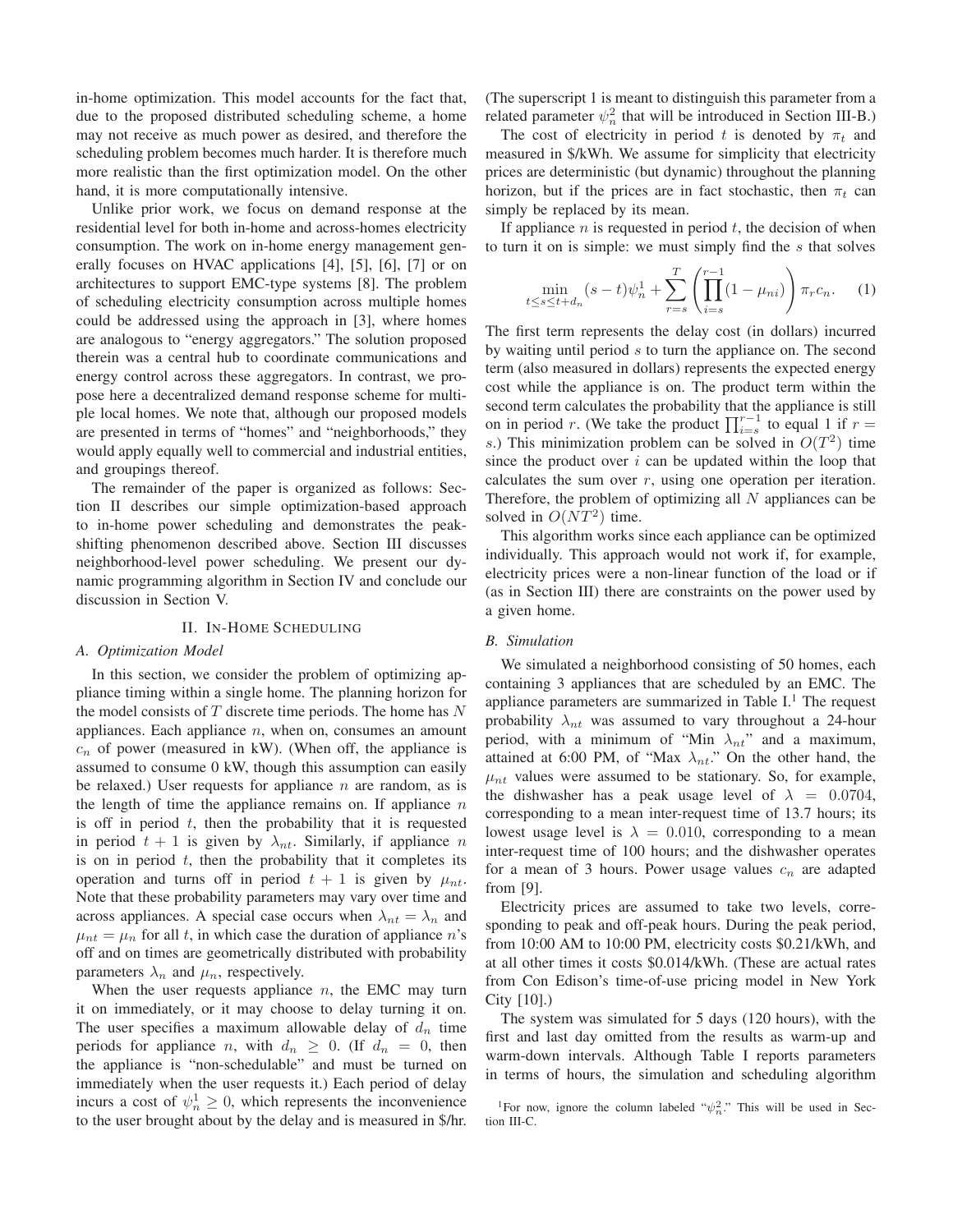TABLE I APPLIANCE PARAMETERS FOR 50-HOME SIMULATION. ALL PARAMETERS ARE REPORTED IN TERMS OF HOUR-LONG TIME PERIODS.

| Name          | $c_n$ | $d_n$          | $\psi_n^{\perp}$ | $\psi_n^2$ | Min $\lambda_{nt}$ | Max $\lambda_{nt}$ | $\mu_{nt}$ |
|---------------|-------|----------------|------------------|------------|--------------------|--------------------|------------|
| Dishwasher    | 1.8   |                | 0.10             | 2.5        | 0.0100             | 0.0704             | 0.283      |
| Clothes Dryer | 3.4   | $\overline{4}$ | 0.25             | 2.5        | 0.0392             | 0.1193             | 0.632      |
| Water Heater  | 5.0   |                | 0.40             | 5.0        | 0.0952             | 0.2078             | 0.865      |

used 10-minute time periods, and all parameters were adjusted accordingly. We simulated the system twice, once assuming that an EMC schedules the appliances using the model discussed in Section II-A and once assuming that no scheduling is performed and appliances are turned on as soon as they are requested. The two simulations used the same sample path of appliance request times and "on" durations.

The average cost per home in the non-scheduled system over days 2–4 is \$7.29, compared to an average cost in the scheduled system of \$6.24 for energy costs and \$0.68 in delay costs. Therefore, the EMC scheduler saves the average home 14.5% in energy costs, or 5.1% when delay costs are also factored in. The EMC scheduling model is therefore effective in reducing consumers' costs.

Unfortunately, it also defeats the purpose of the utility's offpeak pricing scheme. Fig. 1 plots the electricity consumption, in kW, across all 50 homes, for days 2–4 of the simulation. The shaded bands represent peak pricing periods. Although the scheduled system reduces the peak 6:00 PM demand to a small extent, it also creates a new, even larger "rebound" peak, immediately after the off-peak prices begin. The maximum load is larger in the scheduled system than in the non-scheduled system (83.2 vs. 68.0 kW), as is the standard deviation of the load across periods (13.2 vs. 11.3 kW). We note that this rebound peak occurs even though the request intensity during off-peak hours is low. Therefore, this simulation demonstrates that, at least under certain assumptions about consumer usage patterns and electricity prices, the off-peak pricing model fails to achieve its goal of reducing load peakiness, and may even worsen the problem. In the next section, we propose a mechanism that the utility can use to ensure a more level load throughout the day.

## III. NEIGHBORHOOD-LEVEL SCHEDULING

We next consider a decentralized approach to support neighborhood-level load scheduling. To do so, we assume that there exists a communication network between the EMCs in each neighborhood home. To simplify discussion here, we assume that all EMCs in the neighborhood are "one hop" away and can transmit/receive each other's signal sent over a common control channel. This channel may be supported by an underlying smart metering infrastructure or some other local communication network. Access to the control channel is granted to the EMCs by following the protocols of the supporting network. We assume here that the control channel has high capacity and supports the exchange of EMC scheduling packets with high priority and high reliability.

Fig. 1. Total power usage by period. Simulation includes 50 homes, 3 appliances each. Chart includes 3 days (432 10-minute periods) of results and excludes 1 day each of simulation warm-up and warm-down. Shaded bands represent peak pricing periods.



We describe below a scheduling-level exchange of packets over this channel that enables neighborhood EMCs to compete for power while collectively maintaining a relatively low and level peak demand. In contrast to purely pricing-based resource allocation, our proposed scheme does not require local EMCs to compete in a retail-level capacity market (where power is auctioned and bought). Instead, it extends access control methods typically used in communication networks to randomize an EMC's access to the local power capacity for a neighborhood. Specifically, we assume that time is divided into *scheduling slots* and a peak total power demand for the neighborhood is set (by the utility) as  $P_{\text{max},t}$  for slot  $t^2$ . The scheme described here aims to meet  $P_{\text{max},t}$ , which the utility can fix to be below the typical peak demand for time t.

To describe our scheme, we will first assume (in Section III-A) that homes must compete for *all* of the available power. Presumably, such a scheme would be unacceptable to consumers, who would want a guarantee that at least some of their power needs can be met at all times. Therefore, in Section III-B, we modify the scheme to guarantee each home a certain level of power at all times; homes may then compete for additional power.

## *A. No Guaranteed Minimum*

We assume that whenever a new load request is generated within a home, the EMC will seek to meet the load requirement by coordinating with other neighborhood homes over the common control channel. During scheduling slot  $t$ , all loads that are currently being supported are termed as *active*. All EMCs that have an active load will continuously monitor the common control channel. When a new load is requested within a home, its EMC will first require information about current active loads for the neighborhood. To do so, it will transmit a

<sup>&</sup>lt;sup>2</sup>The duration of a scheduling slot is roughly a few minutes and there may be several scheduling slots within a "time period" described in Section II.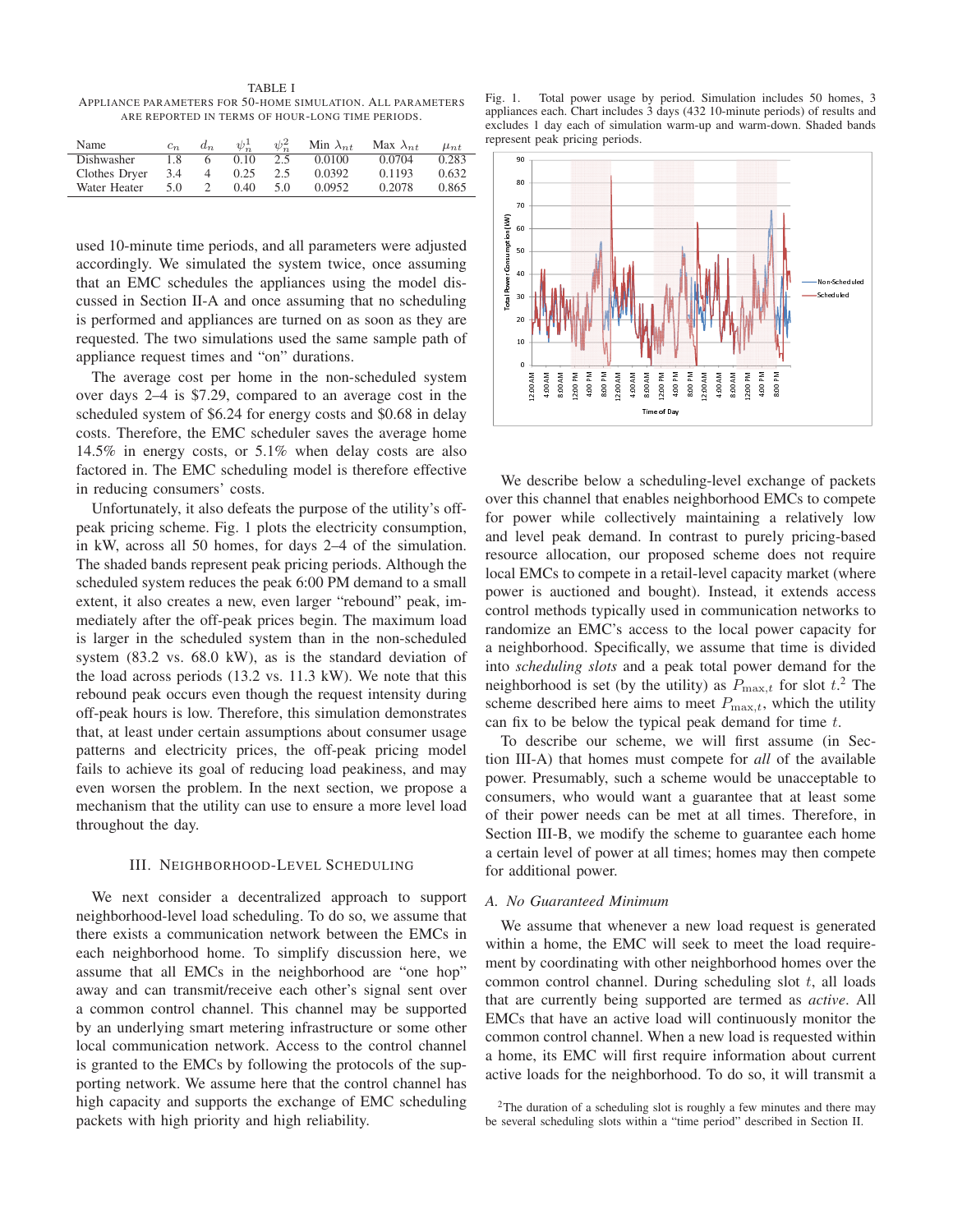*probe packet* over the control channel in the next scheduling slot. To support transmissions from multiple EMCs in a given scheduling slot, we assume the slot is itself divided into M "minislots." We assume each EMC selects a random minislot (uniformly distributed in the range  $[1, M]$ ) to send out a probe message. With sufficiently large  $M$  and slot durations, an EMC's probe transmission can be transmitted with negligible probability of collision with another EMC's transmission.<sup>3</sup>

Once the first EMC's (say EMC  $i$ 's) probe transmission goes through successfully, all other contending EMCs cancel their probe transmission and wait another random number of minislots. This time the number of minislots chosen for the backoff is uniformly distributed in the range from  $m$  to  $M$ , where  $m$  minislots is a duration long enough to obtain responses from the EMCs currently supporting active loads and one additional transmission from EMC  $i$ . This is because the successful probe message will require all EMCs supporting active loads to respond with a short *response packet* containing the power levels of their supported loads. We assume that in a neighborhood of  $K$  homes, the  $m$  minislots are long enough to support  $K$  such packets. EMCs from the  $K$  homes are assigned a transmission order during initial network formation and EMCs with active loads respond to the probe packet in this order over the  $m$  minislots.

Based on the response from the other EMCs, the EMC requesting the new load then computes the current total power usage and determines if its desired power demand can be supported within the total allowable neighborhood load of  $P_{\text{max},t}$ . If so, the load joins the active set and sends a short *admission packet* containing its power consumption over the control channel; otherwise, the EMC enters random backoff *at the scheduling layer* (for this load request) and re-attempts the inquiry procedure after its backoff timer expires. The scheduling layer backoff mechanism recognizes that this EMC's load cannot be supported in this current scheduling slot and waits for a random number of scheduling slots before reattempting a probe message and admission to the active set. We assume that at the scheduling layer, an EMC entering backoff for a given load will select a random number of scheduling slots uniformly distributed in the range  $[1, w]$  for some integer w.

Other EMCs attempting a new load admission in the current time slot (that had entered a second backoff after the initial probe message) continue to monitor the control channel over these  $m$  minislots. Based on the probe response packets and the presence/absence of an admission packet, these EMCs know the current total power usage for the neighborhood at the end of the  $m$  minislots. If their requested power can be supported, they continue to monitor the channel until their backoff timer (for the minislots) expires and then simply join the active set (if the total usage permits their admission within the constraint of  $P_{\text{max},t}$ ) and send out an admission packet indicating the power level of this new active load.

#### Fig. 2. Distributed scheduling algorithm flowchart.



The steps of this distributed scheduling algorithm are presented in Fig. 2. The figure shows the procedure that must be followed by each EMC in the neighborhood. At the same time, those EMCs that have active loads must monitor the channel to respond to any probe messages sent out in each scheduling slot. As noted above, the transmission times for these response packets are prescribed when the neighborhood EMCs are initially connected on the control channel.

## *B. Guaranteed Minimum*

The mechanism described in the previous section would be unpalatable to consumers since it may result in them receiving little or no power at certain times. We now modify the mechanism to guarantee each home a minimum level of power at all times, while also allowing a home to compete for additional power. Specifically, we assume now that each neighborhood home is allotted a base level of electrical power. For ease of exposition, we assume that each home is allotted the same base power level  $P_b$ , although our mechanism can easily be adapted if this level differs from home to home. The process for determining the base power level is beyond the scope of this paper, but we note that it may be set in a number of ways. For example, it may simply be imposed by the utility, or the utility may offer consumers a menu of options, with larger  $P_b$  values incurring higher prices.

At any given time, a home may require more or less than its base power level. If the requested load for a home is less than  $P_b$ , then its EMC does not need to engage in distributed scheduling with the other neighborhood EMCs since its load is "low." However, if the requested load of a home exceeds  $P_b$  (i.e., its load is "high"), then its EMC must coordinate and compete with other homes so that they collectively meet the  $P_{\text{max},t}$  requirement. In our proposed mechanism, in each scheduling slot, an EMC for a high-load home will first use as much as possible of its base power level  $P<sub>b</sub>$  and then compete with other EMCs to obtain additional power to meet the rest of the load. If it is unable to obtain enough power to meet the

 $3$ Even if there are multiple EMCs transmitting in the same minislot, we assume the contention resolution mechanism of the communication channel will permit only one EMC to successfully transmit. The other EMCs will then backoff.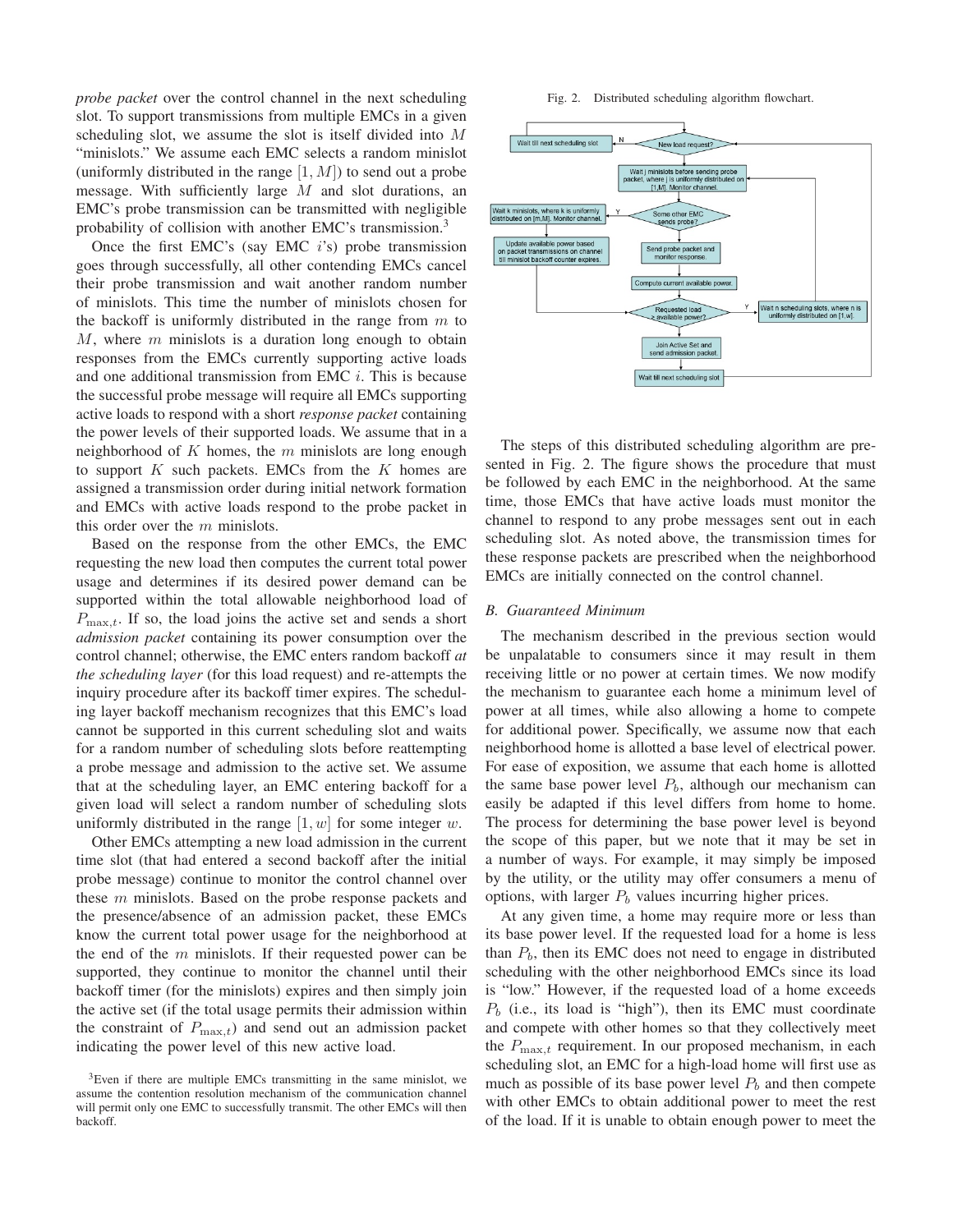Fig. 3. Total power usage by period under distributed scheduling mechanism with  $P_{\text{max},t} = 40.0$  and  $P_b = 4.0$ .



entire demand, the EMC will prioritize appliances based on their delay penalties  $\psi_n^1$ .

Under this mechanism, it is impossible to *guarantee* that all appliances are turned on within their maximum delay  $d_n$ , since there is no guarantee that sufficient power is available at all times. Therefore, we introduce a second delay penalty  $\psi_n^2$ that is incurred in each period of delay after  $d_n$  has elapsed. That is, if appliance  $n$  is requested in period  $t$  and turned on in period  $t + \Delta$ ,  $\Delta > d_n$ , then it incurs a delay cost of  $\psi_n^1 d_n + \psi_n^2 (\Delta - d_n)$ . The mechanism could also be constructed so that additional electricity may be purchased on demand, at a premium; if this premium is smaller than the additional delay cost, then the transaction is worthwhile.

# *C. Simulation*

Using the same data as in the simulation in Section II-B, we simulated the 50-home neighborhood, now operating under the distributed scheduling mechanism described in Sections III-A and III-B. The  $\psi_n^2$  values (not used in the previous simulation) are given in Table I. In our simulation, we assume that the scheduling slots and the optimization time periods are equal (10 minutes) and coincide with each other. For the sake of simplicity, we also assume that  $w = 1$ ; that is, EMCs do not enter a random backoff when their desired load cannot be met, but rather, they simply try again in the next scheduling slot. In addition, we do not simulate the transmission of probe packets, since the communication channel is resolved at a time scale that is much shorter than that of the scheduling slots/optimization periods.

Fig. 3 plots energy usage over time assuming  $P_{\text{max},t} = 40.0$ for all t and  $P_b = 4.0$ . Note that the peakiness is greatly reduced and the load is significantly more level than in Fig. 1.<sup>4</sup>

We also simulated the system under a range of  $P_{\text{max},t}$ and  $P_b$  values. Fig. 4 plots the average total cost per home,





for the scheduled system, over days 2–4 of the simulation, for  $P_{\text{max},t} \in \{20, 30, \ldots, 80, \infty\}$  and  $P_b \in \{2, 4, \ldots, 10\}.$  $(P_{\text{max},t} = \infty$  represents the case in which the distributed scheduling mechanism is not used and all homes may use as much power as desired.) Note that the consumer cost increases only slightly or not at all as  $P_{\text{max},t}$  decreases from  $\infty$ . Therefore, significant reductions in peak demand are possible with minimal inconvenience/cost to the consumer. (Of course, in some cases, the peak demand exceeds  $P_{\text{max},t}$ , as demonstrated in Fig. 3.)

As  $P_{\text{max},t}$  continues to increase, the cost begins to increase sharply as some appliances become delayed beyond d*<sup>n</sup>* and therefore begin to incur the much higher delay cost of  $\psi_n^2$ . This occurs because the optimization model employed by the EMC implicitly assumes that the home can use as much power as desired. If the EMC delays operation of an appliance, only to find that insufficient power is available when the appliance should be turned on, significant increases in cost may occur. To avoid this, the EMC optimization model should account for potential constraints on the available power. The algorithm described in the next section is designed to do this.

#### IV. DYNAMIC PROGRAMMING ALGORITHM

We now introduce a dynamic programming (DP) algorithm to optimize appliance operation times, subject to a capacity constraint on the total power available. This model assumes a single, fixed capacity level and ensures that the total scheduled power consumption never exceeds the capacity. Of course, under the distributed scheduling scheme from Section III, the capacity is stochastic and changes over time. Our DP could be adapted to handle the stochastic capacity, but this would require knowing the probability distribution of the capacity in each period, and these distributions depend on the EMCs' decisions, which in turn depend on the distributions, and so on. The resulting equilibrium decisions (if any) would be optimal for the in-home scheduling problem, but determining them is significantly more difficult and is outside the scope of this paper. Of course, even though the EMC optimizes based on a fixed capacity level, it could adjust its decisions in real

<sup>&</sup>lt;sup>4</sup>In some periods, the total load exceeds  $P_{\text{max},t}$ . This is because  $50 \cdot P_b$  >  $P_{\text{max},t}$ , so when many homes use close to their base power level, the total load may exceed Pmax*,t*.